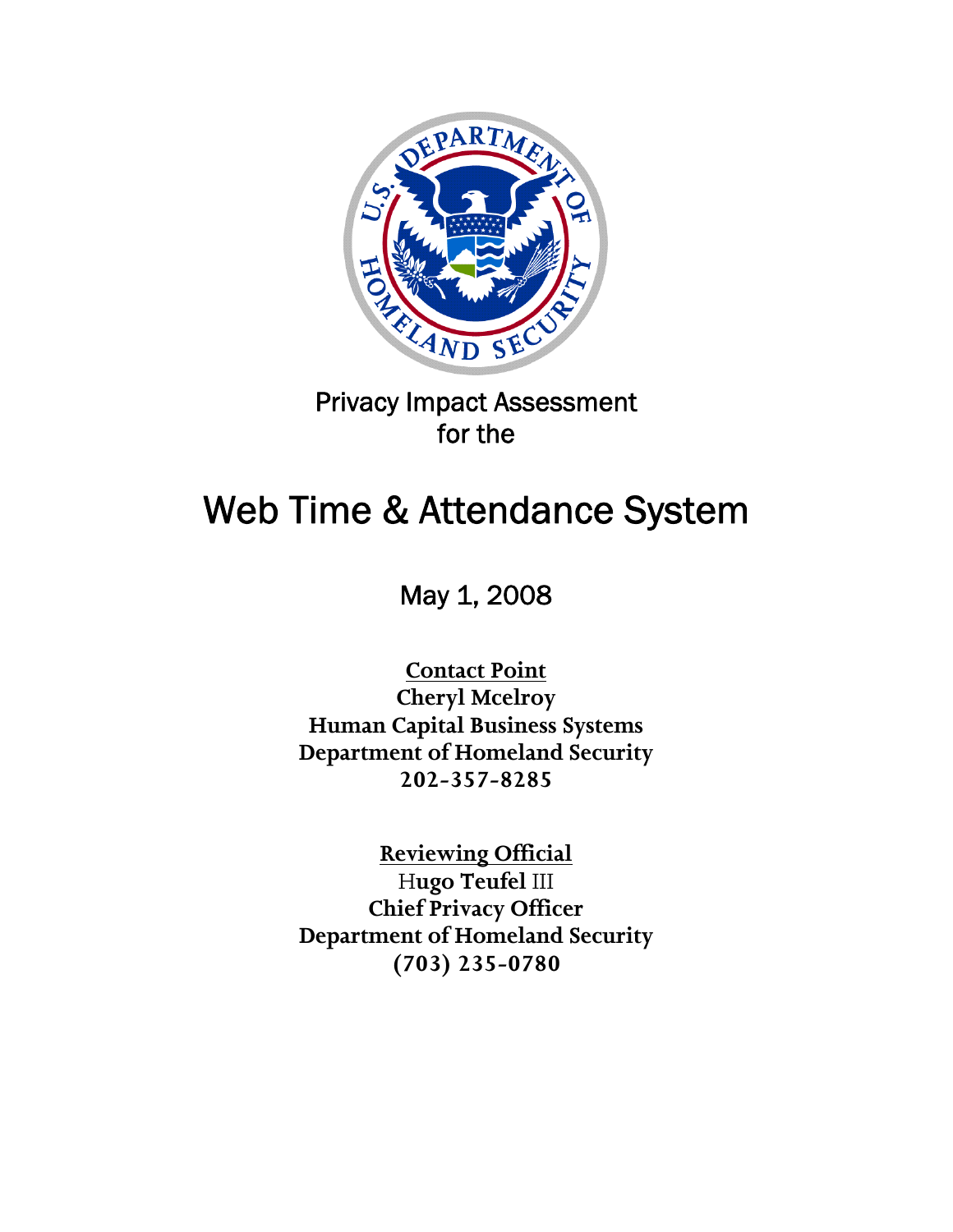

## Abstract

The Department of Homeland Security (DHS) Office of the Chief Human Capital Officer (OCHO) has procured a COTS application and customized it to meet DHS standard requirements. This system is designed to implement an enterprise system that can efficiently automate the timesheet collection process and provide robust reporting features and a labor distribution capability. This privacy impact assessment was conducted because WebTA utilizes personally identifiable information.

### Introduction

The Human Resources Information Technology Program is a collection of functions and systems centered on a core enterprise Human Resource Management System (HRMS). The Program is part of a broader "OneDHS " model where collection of disparate and redundant systems across DHS is consolidated into enterprise wide solutions.

An enterprise WebTA system is a key component of HRMS. The goal of the WebTA system is to reduce the number of existing WebTA systems within DHS and consolidate the requirements into one enterprise system. In the initial phase of the WebTA deployment, the system will focus on capturing and reporting employee time and attendance data. In the broader HRIT program, there will be a core HR system that organizational components will access for all HR functions. The WebTA system will interface with this core system as well as the United States Department of Agriculture's (USDA) National Finance Center (NFC), DHS' payroll provider. During the time and attendance week, WebTA is setup to automatically send all timecards to NFC for processing. This procedure occurs several times a day during attendance week. The WebTA system expedites the processing of data associated with Time and Attendance, payroll/personnel processing. This information could include billing from amended timecards. The system adheres to the Inter-Agency Agreement, which is designed to ensure the confidentiality, integrity, and availability of data for both parties

#### *Typical Transaction*

<u> 1989 - Johann Barn, mars eta bainar eta industrial eta bainar eta baina eta baina eta baina eta baina eta ba</u>

An employee or timekeeper enters the employee's information, hours worked, and any leave used (among other possible data) into the WebTA system. This can be done daily or any time during the pay period. When the pay period has ended, a timekeeper or employee will confirm their data entry by clicking the "Validate" button. Once the timecard passes the edit phase, the supervisor verifies the accuracy of the data and certifies the information. Once the timecard is certified, the data is transmitted to the payroll system and is again validated for accuracy.[1](#page-1-0) Once the timecard has passed the edits, it is placed on the database so the employee's pay can be calculated.

The WebTA system will modernize time collection within DHS as employee time and attendance data will be entered interactively by DHS personnel. The program will enable DHS to implement an

<span id="page-1-0"></span><sup>&</sup>lt;sup>1</sup> This second editing phase is due to not all front-end system currently being used by the components have the extensive edits built in.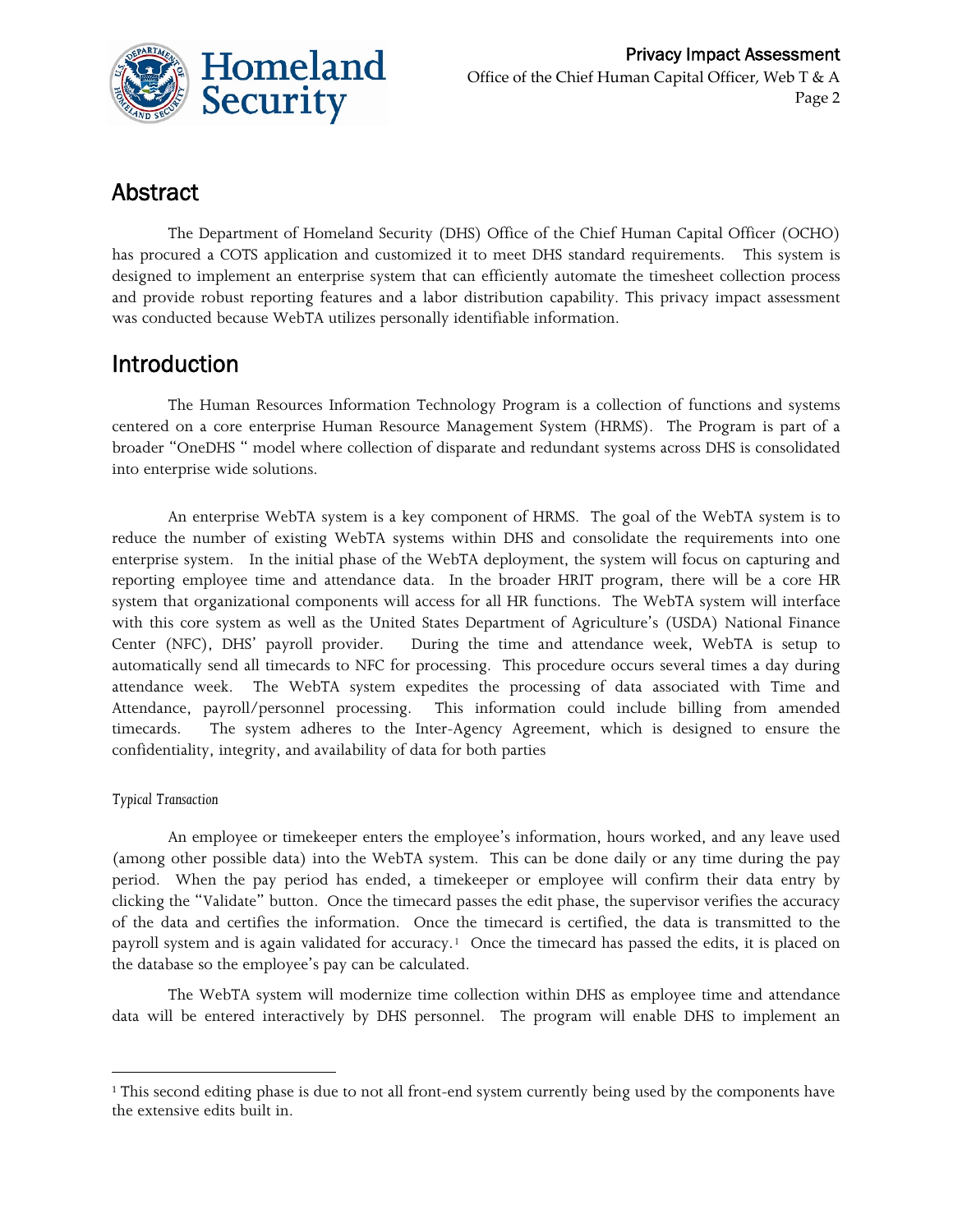

enterprise system that can efficiently automate the timesheet collection process and provide robust reporting features and a labor distribution capability.

## Section 1.0 Information Collected and Maintained

#### 1.1 What information is to be collected?

**Employee data:** social security number (SSN), last name, first name, middle name, alternate work schedule (AWS), pay plan, tour of duty, duty hours, scd for leave,

**Timesheet data**, accounting codes, time off, annual leave, sick leave, comp time, leave without pay (LWOP), absence without leave (AWOL), military emergency, military regular, unapproved annual leave, and all types of premium pay.

NOTE: It is the intent of Human Capital Business Systems (HCBS) to migrate away from using SSNs in the Time & Attendance system once all DHS employees are assigned employee identification numbers. Currently, all of the agencies that have been deployed to webTA are using SSNs as employee IDs; therefore, HCBS must continue to use the SSN as the unique identifier in the application. USCG, TSA, FAMS, HQ, USSS, FLETC, FEMA and ICE have all been deployed. All other components do not have a timeframe for deployment as yet.

#### 1.2 From whom is information collected?

When an employee begins working at DHS, the employee profile and T&A profile are established by the timekeeper of the employee. The WebTA application allows the employee or the timekeeper to enter time and attendance data in the system for each pay period.

#### 1.3 Why is the information being collected?

The WebTA system collects this information in order to record employee hours worked, and monitor attendance and employee holiday/vacation and determine leave balances. The WebTA system will enhance the current payroll processing function by improving the employee timesheet submission process which includes work hours and other types of employee time such as leave and other absences.

#### 1.4 How is the information collected?

The additional rolling out of data entry to the individual employee is up to each component therefore timeframes are constantly changing. The timesheet data entered for employees is transmitted via a secure communications link to the National Finance Center which hosts the WebTA application and is also the payroll service provider for DHS. After timesheet data is submitted to NFC, DHS employees or their timekeepers may make corrections to employee records if it is determined that an individual's reported hours or accounting codes were incorrect. The method of data entry is determined by each individual component.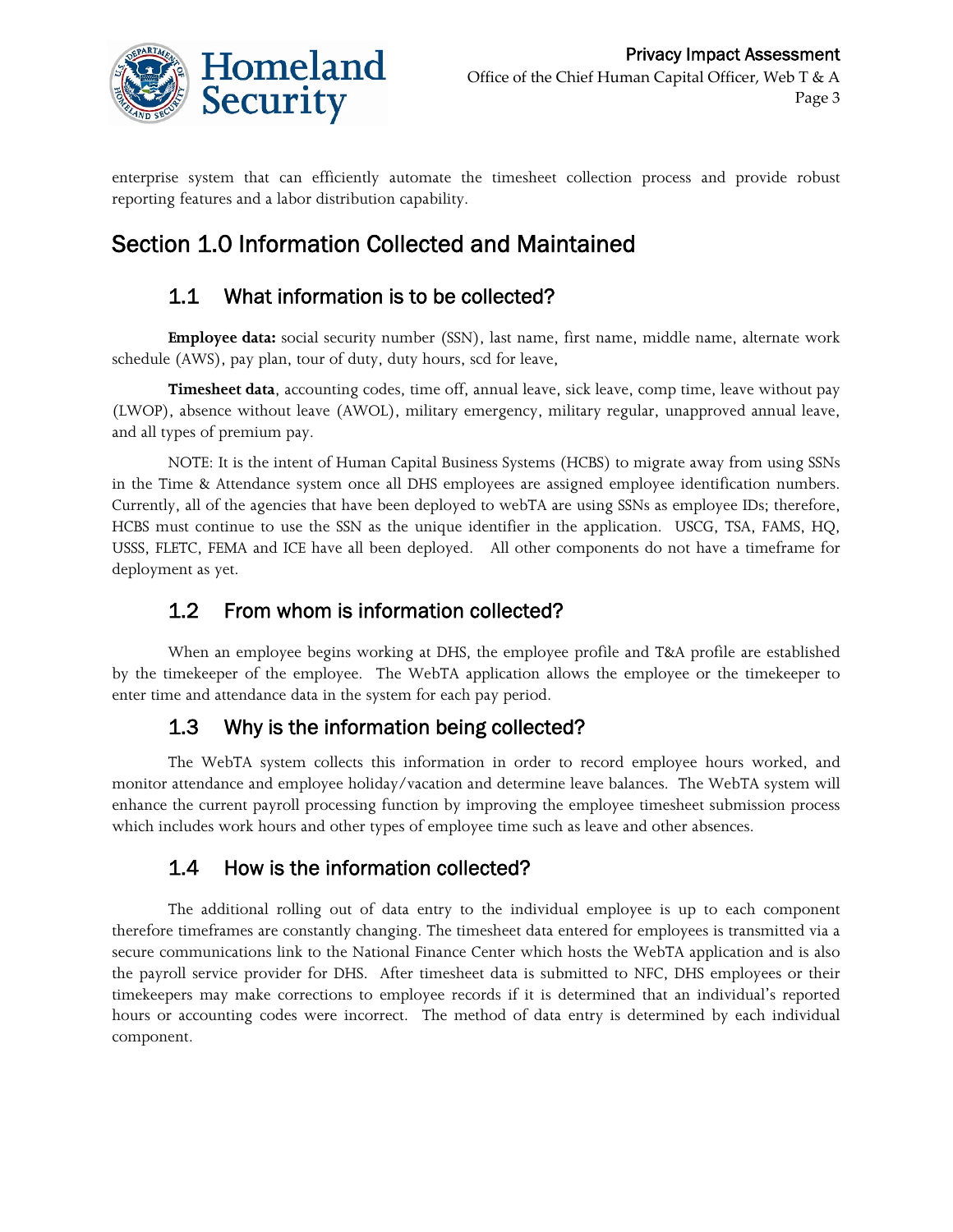

#### 1.5 What specific legal authorities/arrangements/agreements define the collection of information?

The [Homeland Security Act of 2002](http://thomas.loc.gov/cgi-bin/query/z?c107:h.r.5005.enr:) called for the establishment of a new human resources system for the DHS that is flexible and contemporary. In related legislation, the [E-Government Act of 2002](http://thomas.loc.gov/cgi-bin/query/z?c107:H.R.2458.ENR:) called for the use by the Government of web-based Internet applications and other information technologies, combined with processes that implement these technologies, to bring about improvements in Government operations that may include effectiveness, efficiency, service quality, or transformation. It also called for the adoption of innovative information technology, including the appropriate use of commercial best practices. Authority for Maintenance of the System: 5 U.S.C. 1302, 3109, 3301, 3302, 3304, 3305, 3306, 3307, 309, 3313, 3317, 3318, 3319, 3326, 4103, 4723, 5532, and 5533, and Executive Order 9397.

#### 1.6 Privacy Impact Analysis: Given the amount and type of data being collected, discuss what privacy risks were identified and how they were mitigated.

Recognizing that employee's Social Security Numbers (SSNs) are of particular sensitivity, WebTA is working to phase out the use of the SSN as a personal identifier. Once the remaining DHS components have been completely converted to WebTA identifier instead of the SSN as an identifier, the risk of use of the SSN will be eliminated. This PIA will be updated once SSN has been phased out of DHS operations.

## Section 2.0 Uses of the System and the Information

### 2.1 Describe all the uses of information.

The time and attendance data will be compiled for use in processing payroll through the NFC based on hours worked and leave taken. In addition to payroll efforts, the information will be used to accurately record work hours, and monitor attendance and employee holiday/vacation and determine leave balances.

#### 2.2 Does the system analyze data to assist users in identifying previously unknown areas of note, concern, or pattern (Sometimes referred to as data mining)?

The capability exists to capture project codes, project name, and locator information in WebTA that supports labor distribution accounting which is not available in the NFC system of record. However, this data is voluntary. Additionally, DHS wide reports are not possible at this time because all components are not using the system. Usage of the WebTA system is not mandatory.

#### 2.3 How will the information collected from individuals or derived from the system be checked for accuracy?

Edit checks are built into the system. Timesheets will also be reviewed by supervisors to further ensure accuracy. NFC will run the data through their T&A Validation Edit and Messaging, which will produce error reports. If the component has enabled data entry to employees, they can make changes to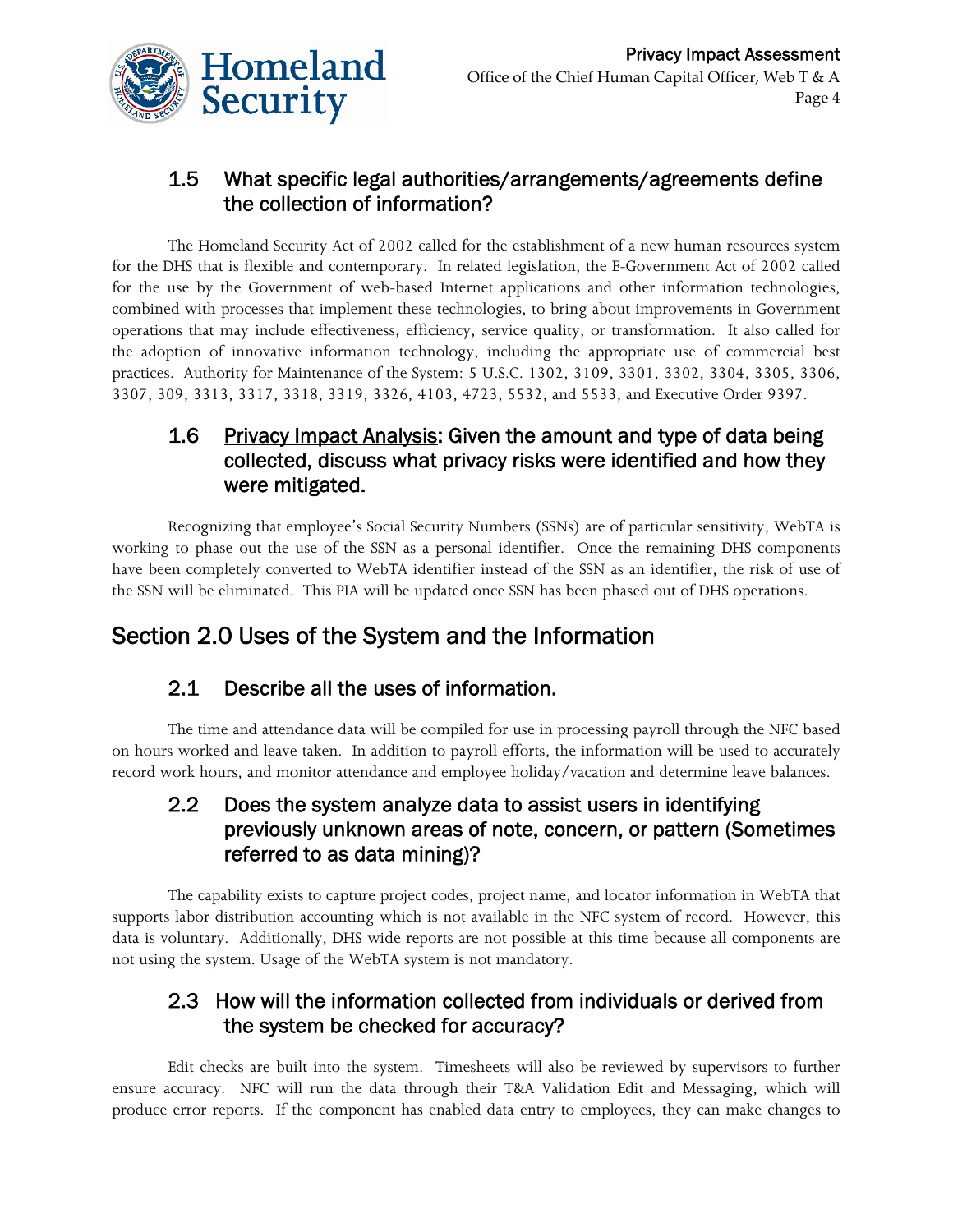

the historical timesheet. The corrected timesheet will have to be validated by the employee and certified by the supervisor. At that time, the timecard is locked in preparation of transmission to the Payroll system. Additionally they can update other items such as their default schedule, leave and premium pay requests, etc. If the component has enabled entry to the employees, generally they do not provide the employee with the user ID and password to access the system.

#### 2.4 Privacy Impact Analysis: Given the amount and type of information collected, describe any types of controls that may be in place to ensure that information is used in accordance with the above described uses.

The scope of the information collection (detailed above) is narrowly tailored to ensure that the information collected matches the uses. Information collected will not be used for any other purpose. The reporting and analytical tools help the Department better refine HR practices. The accuracy of the information is ensured by both employee input and supervisor verification.

## Section 3.0 Retention

### 3.1 What is the retention period for the data in the system?

Data will be retained on-line for six years in accordance with the NARA General Records Schedule which stipulates that, for Time and Attendance Input Records "records in either paper or machine readable form used to input time and attendance data into a payroll system, maintained either by agency or payroll processor" can be destroyed after a General Accountability Office (GAO) audit or when 6 years old, whichever is sooner. Active employee records require on-line access for the duration of employment.

#### 3.2 Has the retention schedule been approved by the National Archives and Records Administration (NARA)?

NARA will evaluate records in system by 2007 after DHS completes its scheduling. All records are considered permanent until full evaluation is complete.

#### 3.3 Privacy Impact Analysis: Given the purpose of retaining the information, explain why the information is needed for the indicated period.

The information is retained for a time that is reasonable considering government reporting functions and auditing while respecting an individual's right to have their information deleted once it is no longer needed for the purpose for which it was collected. Any shorter period would compromise the Department's reporting and auditing requirements, while a longer period would be a potential harm to the individual by unnecessarily retaining their information.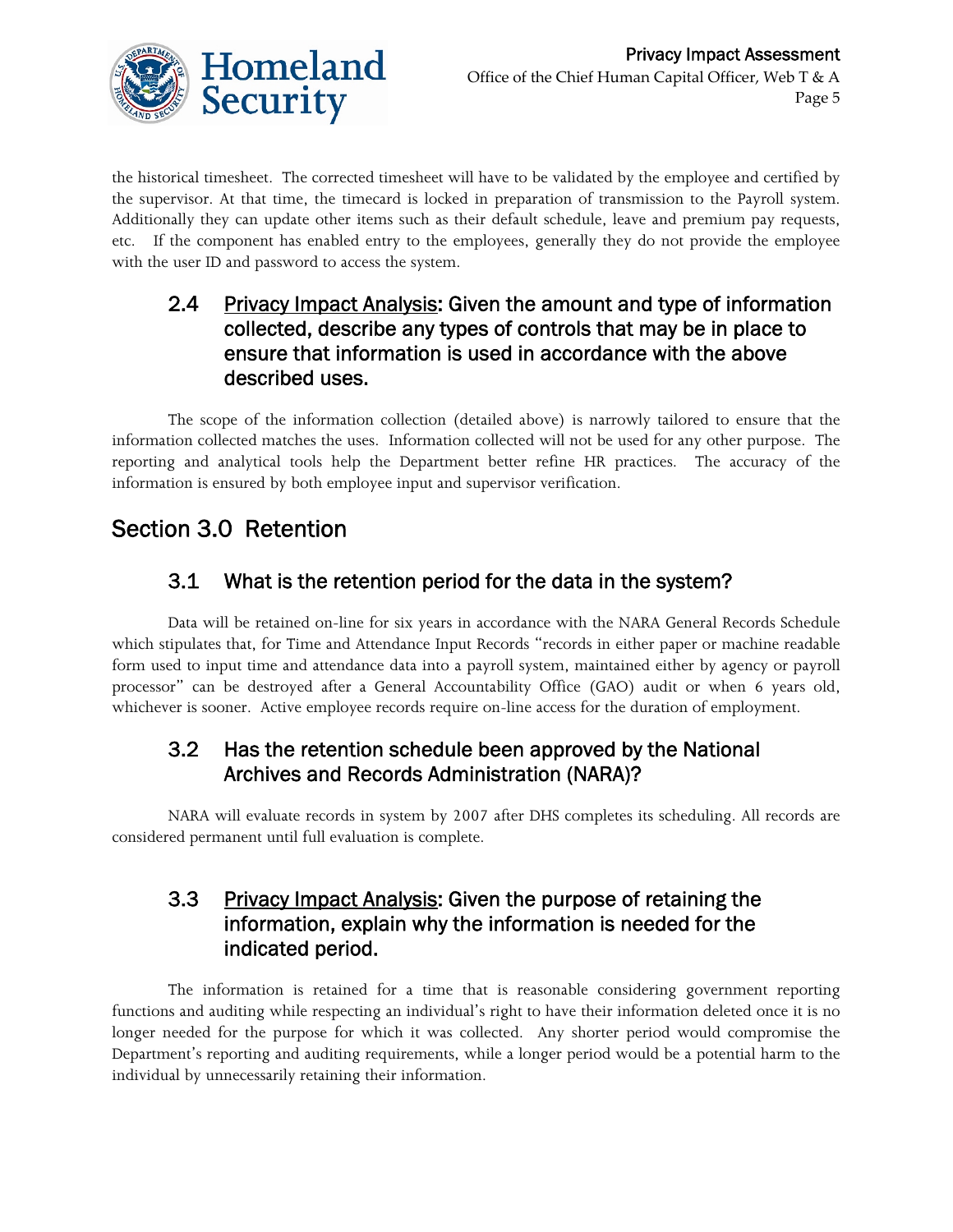

## Section 4.0 Internal Sharing and Disclosure

#### 4.1 With which internal organizations is the information shared?

The USCG, TSA, FAMS, HQ, USSS, FLETC, FEMA and ICE are using the WebTA application to input time attendance. The data for each component is only accessible by the individual component. .

#### 4.2 For each organization, what information is shared and for what purpose?

Information contained in WebTA is not shared with other components except in the case of employee transfer from one component to another. Even with this, the limitation of what is seen is limited to uses associated with human resources functions..

#### 4.3 How is the information transmitted or disclosed?

There is a single system which the above-noted components use to enter WebTA data. The system communications are handled in the highly secure environment contained within NFC's infrastructure which has a current Certification and Accreditation (C&A). The information is not shared with other agencies except in the case of employee transfer. Other DHS components can only view their respective data.

#### 4.4 Privacy Impact Analysis: Given the internal sharing, discuss what privacy risks were identified and how they were mitigated.

The risks associated with internal sharing are minimal because WebTA does not share information with any component other than the component which provided information.

## Section 5.0 External Sharing and Disclosure

#### 5.1 With which external organizations is the information shared?

The WebTA system shares information with the USDA's NFC (bi weekly payroll data).

#### 5.2 What information is shared and for what purpose?

The system will only share time and attendance and payroll processing data. The following fields are shared:

> Name (First, middle, and last name) SSN Pay Plan Duty of hours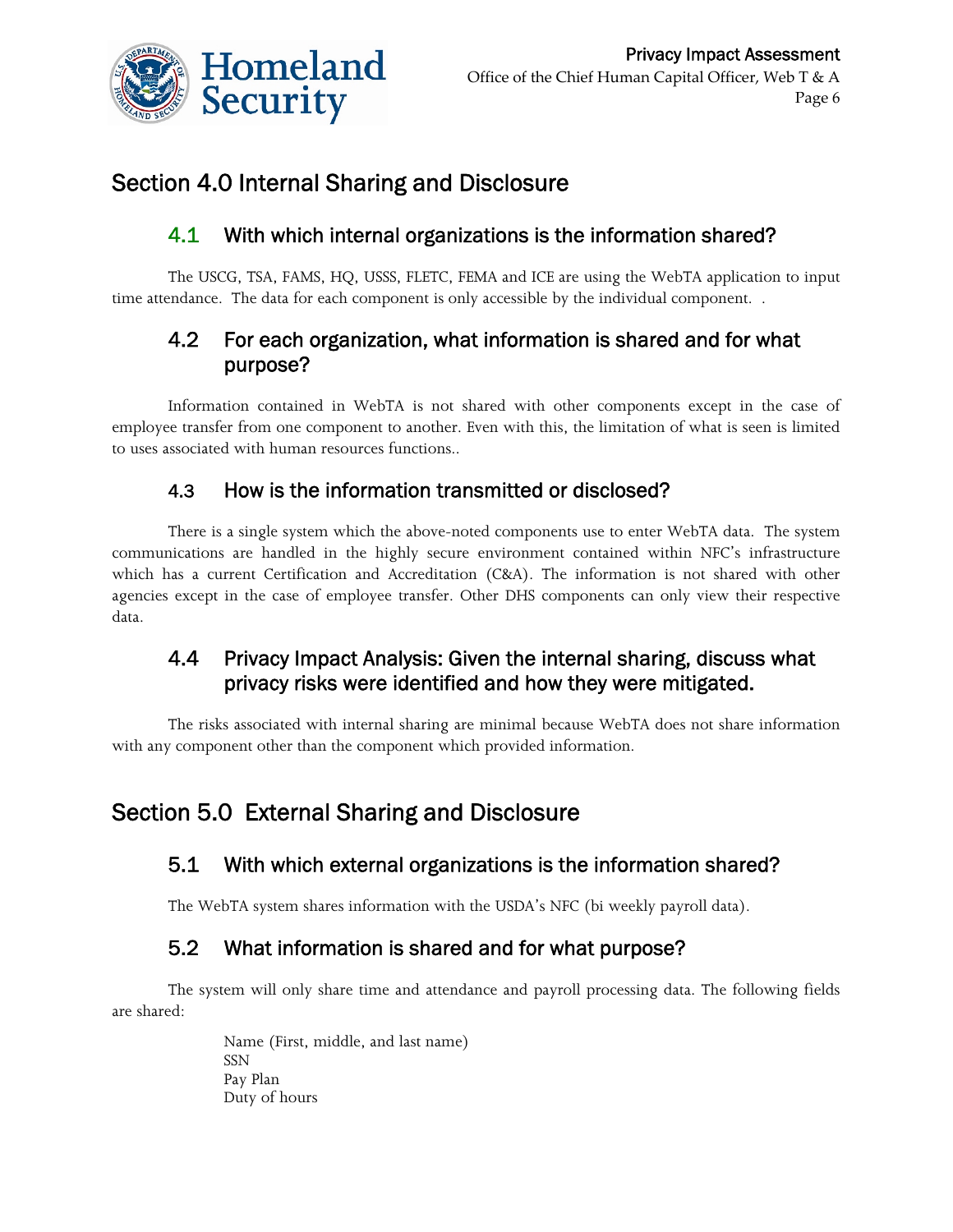

Tour of Duty Service Computation date Agency code Accounting Code Transaction Codes

This allows WebTA and the NFC to operate on the same set of information in order to pay employees and account for leave. The information shared is to expedite the processing of data associated with time and attendance, payroll/personnel processing. This information could include billing from amended timecards. The system is designed to provide labor distribution data to assist with financial management activities in DHS; TSA is the only component that is using project based accounting at this time.

### 5.3 How is the information transmitted or disclosed?

The timesheet data entered for employees is transmitted via a secure communications link to the National Finance Center which hosts the WebTA application and is also the payroll service provider for DHS. After timesheet data is submitted to NFC, DHS personnel may make corrections to employee records if it is determined that an individual's reported hours or accounting codes were incorrect.

#### 5.4 Is a Memorandum of Understanding (MOU), contract, or any agreement in place with any external organizations with whom information is shared, and does the agreement reflect the scope of the information currently shared?

Yes. The Department and USDA are partners to an Interconnection Service Agreement.

## 5.5 How is the shared information secured by the recipient?

NFC, which services many other federal agencies, has undergone a C&A. The Interconnection Service Agreement is designed to ensure the confidentiality, integrity, and availability of data for both parties. The agreement covers data sensitivity, information exchange security, trusted behavior, incident reporting, audit trail responsibilities, security parameters, and security awareness and training. The security of the information being passed on the two-way connection is protected through the use of 128bit SSL that is then passed through firewalls and VPN connection points to the receiving data. Anti-virus and intrusion detection systems are deployed for the Department. The connections at each end are located with controlled access facilities. Individual users will not have access to the data except through their systems security software inherent to the operating system. All access is controlled by identification and authentication methods to validate approved users.

#### 5.6 What type of training is required for users from agencies outside DHS prior to receiving access to the information?

Each DHS component and the NFC are required to administer security and privacy training.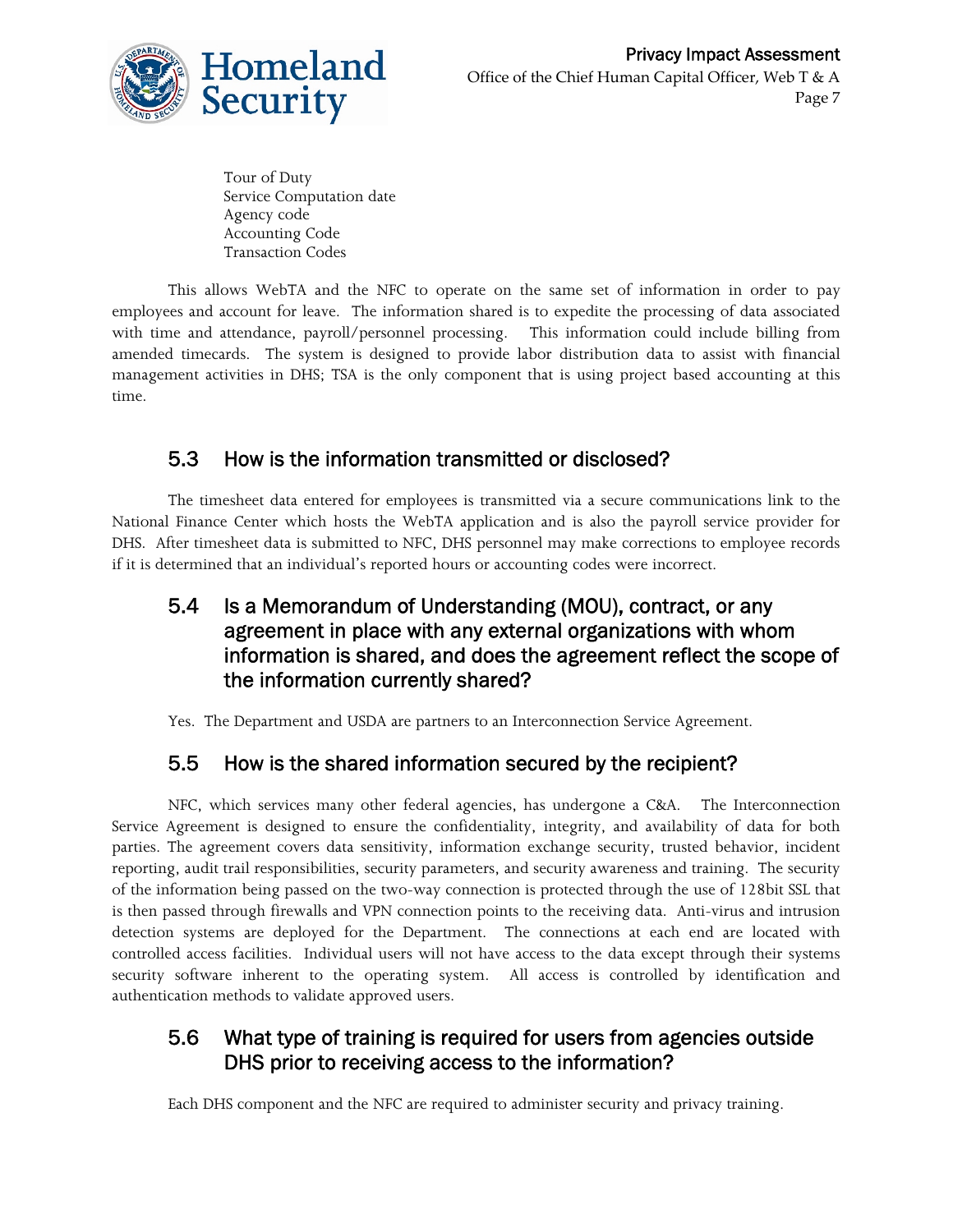

#### 5.7 Privacy Impact Analysis: Given the external sharing, what privacy risks were identified and describe how they were mitigated.

Although there are risks inherent with any external sharing such risks have been mitigated to the fullest extent possible in WebTA's sharing with the NFC. DHS and USDA operate under an ISA which details the sharing of information between Departments. Each system has completed a C & A package and each system transmits information in a secure manner. Inasmuch as risks cannot be completely nullified, all risks associated with external sharing are reasonably mitigated.

## Section 6.0 Notice

6.1 Was notice provided to the individual prior to collection of information? If yes, please provide a copy of the notice as an appendix. A notice may include a posted privacy policy, a Privacy Act notice on forms, or a system of records notice published in the Federal Register Notice. If notice was not provided, why not?

Notice of the system and the system's operation is provided in two ways.

First, WebTA is covered by the Office of Personnel Management government-wide system of records notice (SORN) OPM-GOVT1, General Personnel Records (June 19, 2006, 71 FR 35356). DHS is in the process of developing a DHS-specific system of records notice to cover DHS time and attendance systems, but until that time OPM-GOVT1 appropriately notifies individuals of the collection of general personnel data, including time sheets.

Second, when logging into WebTA users are notified that they are accessing a government system and that any information submitted or retrieved on the system is subject to monitoring and recording by DHS system security officers.

#### 6.2 Do individuals have an opportunity and/or right to decline to provide information?

Employee timesheet submission is required by policy and is a condition of employment. Compensation is determined by timesheet data.

#### 6.3 Do individuals have the right to consent to particular uses of the information, and if so, how does the individual exercise the right?

Accounting for employee hours is part of the terms of employment. Employees can discuss concerns with their supervisors who will address them accordingly. The use of employee information is limited to what is required for proper time and attendance, leave, and payroll calculation (see Section 2.0 and 5.0).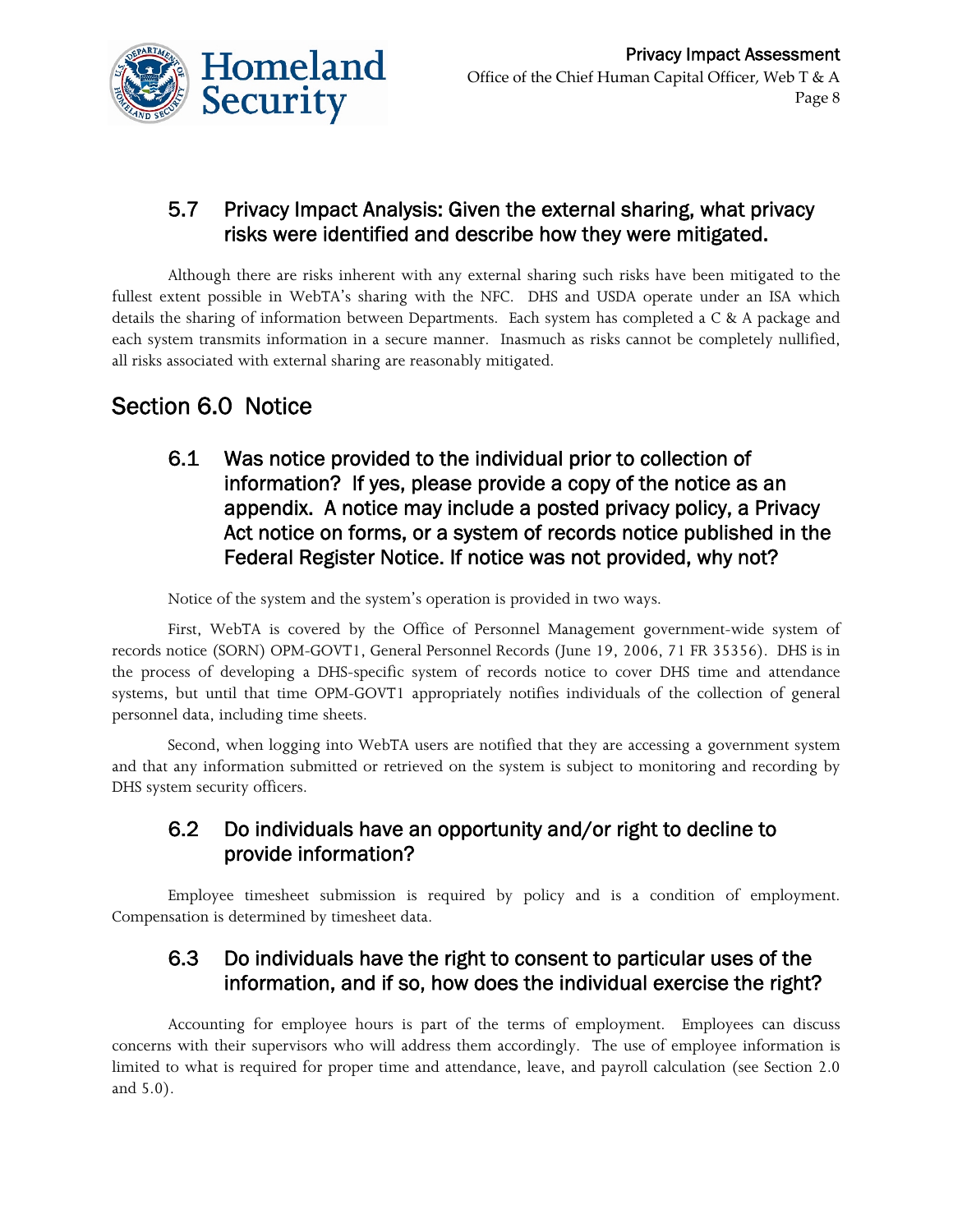

#### 6.4 Privacy Impact Analysis: Given the notice provided to individuals above, describe what privacy risks were identified and how you mitigated them.

The notice provided regarding the existence and operation of the system is adequate for the needs of government employees who are, by virtue of employment, under notice that all actions undertaken for personnel purposes is recorded and logged. Once the DHS-specific SORN is drafted, this notice will be refined for the DHS employee audience.

## Section 7.0 Individual Access, Redress and Correction

#### 7.1 What are the procedures which allow individuals to gain access to their own information?

Timekeepers can verify and amend employee information as necessary directly through the system. Employees are, capable of entering their own time, changing their default schedule and processing amended timecards, if necessary.

#### 7.2 What are the procedures for correcting erroneous information?

Edit checks are built into the system and allow employees to make changes interactively, however employee entered corrections have a limited processing cycle within that pay period or they will have to wait until the following pay period for submission. Timekeepers will also be able to correct erroneous information or submit correct timecards. Corrections in this system will be consistent with NFC processes. Historical updates are limited to specific user roles

#### 7.3 How are individuals notified of the procedures for correcting their information?

In WebTA, timekeepers, as well as, employees are authorized to make corrections. The procedures for making corrections are in the User's Guide and the training material. This information follows federal regulations and NFC's directives regarding processing corrections. If an employee requires a correction to his/her timecard, they must either contact their timekeeper or if participating in employee based time entry they can enter a correction themselves. The corrected timecard must be certified by their supervisor.

Employees are allowed to correct historical records and not missing records, and the corrected timesheet will have to be validated by the employee or timekeeper and then certified by their supervisor. DHS approval of changes ensures information accuracy integrity.

#### 7.4 If no redress is provided, are alternatives are available?

Redress is provided by direct amending of records by supervisors and employees.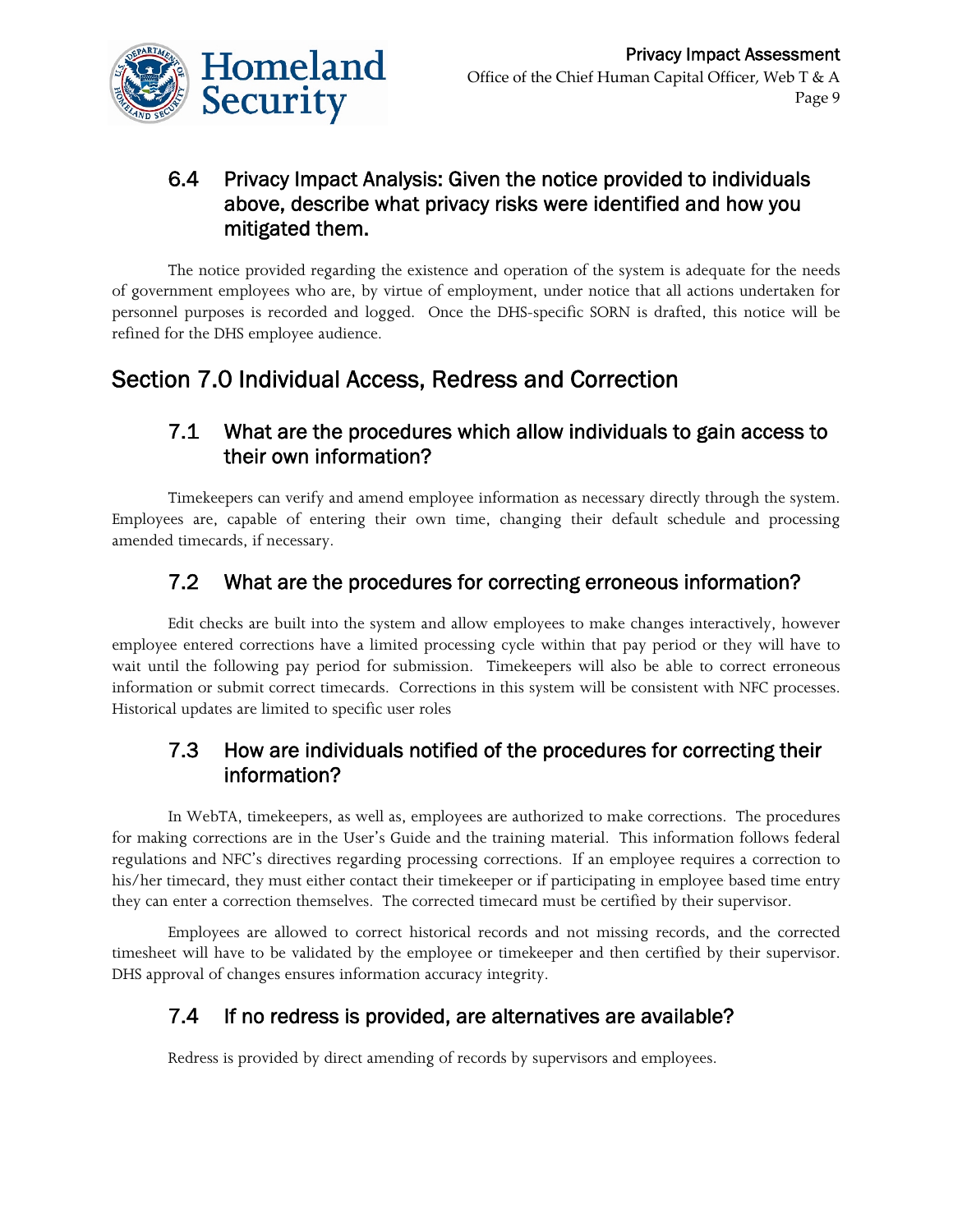

#### 7.5 Privacy Impact Analysis: Given the access and other procedural rights provided for in the Privacy Act of 1974, explain the procedural rights that are provided and, if access, correction and redress rights are not provided please explain why not.

WebTA is premised on the idea of the importance of accurate employee information. Because WebTA controls accurate timekeeping and, in its relationship with the NFC, employee paychecks, robust information correction measures are in place. Not only do WebTA and NFC synchronize every two weeks but timesheet information is verified at least twice before being submitted to NFC. The multiple levels of input into the employee's information ensure accurate information as well as employee involvement in their record and timekeeping. Procedural mechanisms for access and correction are included within the application. The application tracks all corrections through a history table, which displays who and what changes were made to an employee time record.

## Section 8.0 Technical Access and Security

#### 8.1 Which user group(s) will have access to the system? (For example, program managers, IT specialists, and analysts will have general access to the system and registered users from the public will have limited access.)

The WebTA system will allow users, supervisors, timekeepers, approvers, and/or administrators to retrieve employee information based on their Login Name, subject to role-based data access controls. The convention for the Login Name uses a combination of the user's last name, first initial, and the last four digits of their social security number in reverse (e.g., DoeJ4321). DHS has determined the role assignments, and the roles are noted in application and documentation.

#### 8.2 Will contractors to DHS have access to the system? If so, please submit a copy of the contract describing their role to the Privacy Office with this PIA.

The contractor selected to manage the application, will provide system administrators to perform administration tasks to include add/delete users, and administer the application and database.

#### 8.3 Does the system use "roles" to assign privileges to users of the system?

Yes, the roles restrict users to what actions or system functions they have access to. There are two levels of data security within WebTA, the agency code and the organization tree restricts users to the data they can see.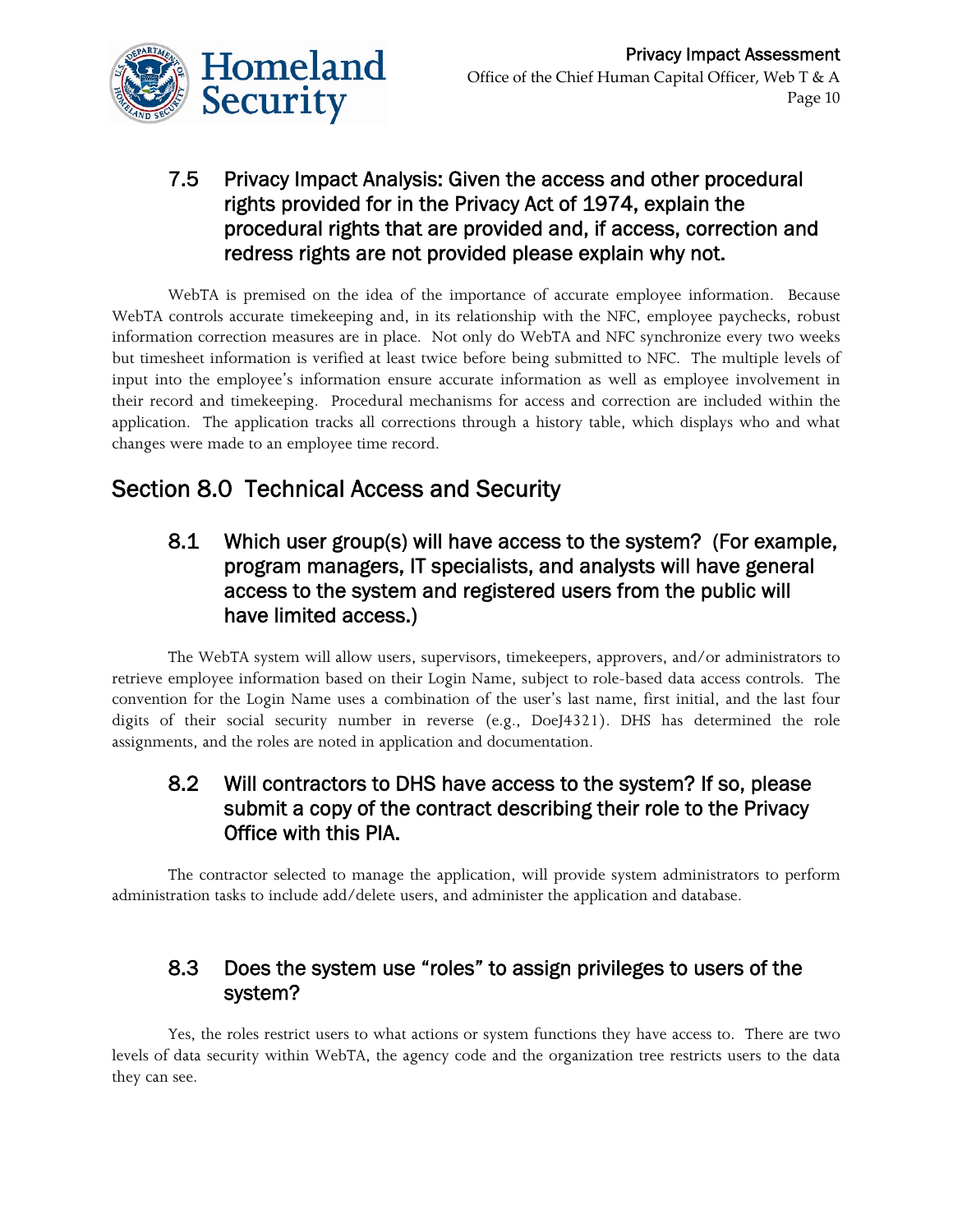

- 1. **Employee** WebTA is designed as a self service system and every employee record is assigned a login ID, password and the employee role as the most basic role in WebTA and is restricted to agency and organization. Not all agencies use WebTA as a self service application.
- 2. **Timekeeper** The timekeeper role is used to add new employee data, edit, correct and validate time and attendance data, time and attendance profiles, employee profiles and locator information for their assigned employees. This role is restricted by agency and organization.
- 3. **Master Timekeeper Restricted** The master timekeeper role is used to add new employee data, edit, correct and validate time and attendance data, time and attendance profiles, employee profiles and locator information. This role is restricted by agency only. If there are several organizations within an agency, this role is at the top of the organization tree within a specific agency.
- 4. **Master Timekeeper Read only** The master timekeeper role is used to view time and attendance data, time and attendance profiles, employee profiles and locator information only. This role is restricted by agency only. If there are several organizations within an agency, this role is at the top of the organization tree within a specific agency.
- 5. **HR Administrator** HR Administrators manage the leave transfer program, manage role assignments, edit and add organizations to the organizational chart, edit and add accounting data and manage employees within their agency. This role is restricted by agency and can be restricted by organization.
- 6. **Supervisor** The supervisor role can only review and certify time and attendance reports for their assigned employees. This role is restricted by agency and organization.
- 7. **Master Supervisor Restricted** The supervisor role can only review and certify time and attendance reports for any employee within an agency. If there are several organizations within an agency, this role is at the top of the organization tree within a specific agency.
- 8. **Project Manager** The project manager administers the project hierarchy of the accounting codes. This role is restricted by agency and can be restricted by organization.
- 9. **Master Timekeeper** The master timekeeper role is used to add new employee data, edit, correct and validate time and attendance data, time and attendance profiles, employee profiles and locator information globally. This role is not restricted by agency or organization and is kept at the System Administrator level.
- 10. **Master Supervisor** The supervisor role can only review and certify time and attendance reports for any employee globally. This role is not restricted by agency or organization and is kept at the System Administrator level.
- 11. **Administrator** Administrators manage the Time and Attendance System. This includes system configuration, build management, and managing employee's roles and role assignment on a global level. This role is not restricted by agency or organization.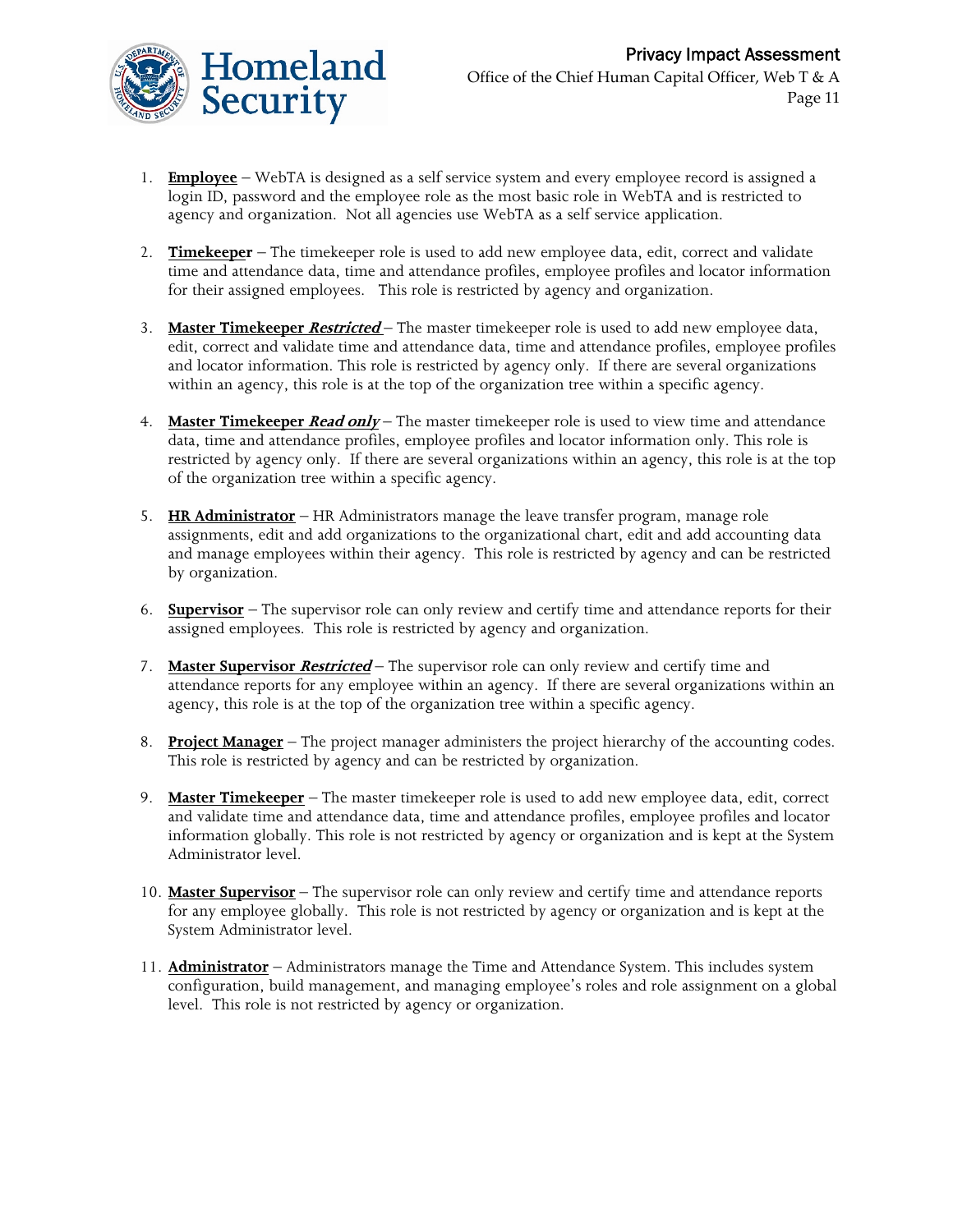

#### 8.4 What procedures are in place to determine which users may access the system and are they documented?

The WebTA servers primarily use traditional user ID's and passwords for authentication. All users including administration, use separate accounts as to provide individual accountability and traceability for actions performed. WebTA is a role based application and restricts the view of data even within the component depending on the role that is granted. In addition to user ID's and passwords, the NFC has capability to restrict access to WebTA resources based on IP address. Logical access controls requires the requests for access are standardized and implemented by ISSO personnel. Access requests are maintained on microfilm and stored indefinitely. Access is enabled only for what is required for each job function. The principle of least privilege is adhered to closely. As an example, users in the accounting group do not have access enabled for personnel data. Reassignment of employees to another branch requires their access/profile setting be updated. Unauthorized attempts to access resources are automatically denied and logged. Authorized users of certain sensitive resources are logged for subsequent review.

Separation of administrator duties is defined in NFC ADP Directive 75, *Network Security Policy*. The ISSO, a separate security organization, defines security policies and monitors security-related activities throughout the NFC. This group does not have direct administrative rights on NFC systems; therefore no single individual would be able to modify important configuration settings without detection. No public access to the WebTA application or its information. All access is controlled and is only available to approved agency personnel

#### 8.5 How are the actual assignments of roles and rules verified according to established security and auditing procedures?

The WebTA system is role-based and has username and passwords for access controls. Application level security will not allow unauthorized users to access data.

#### 8.6 What auditing measures and technical safeguards are in place to prevent misuse of data?

The NFC Automated Data Processing ADP Directives provide much of the policy and responsibilities for auditing activities including what audit logging is needed, auditing procedures, reporting, and the follow-up of suspect activity. As the Operating System EnvironmentOSE General Service System DHS Application Hosting environment includes two dramatically different types of servers UNIX and Microsoft Windows, the types of events are audited vary considerably by server type. The WebTA application history table captures auditing events within the system. The application has auditing to capture events for which system auditing is activated, when the audit event occurred, audit the primary key of the table modified as a result of an audit event, audit the emp\_id of the person that generated the audited event, specifies the type of audit event and a full description or explanation of the audited event.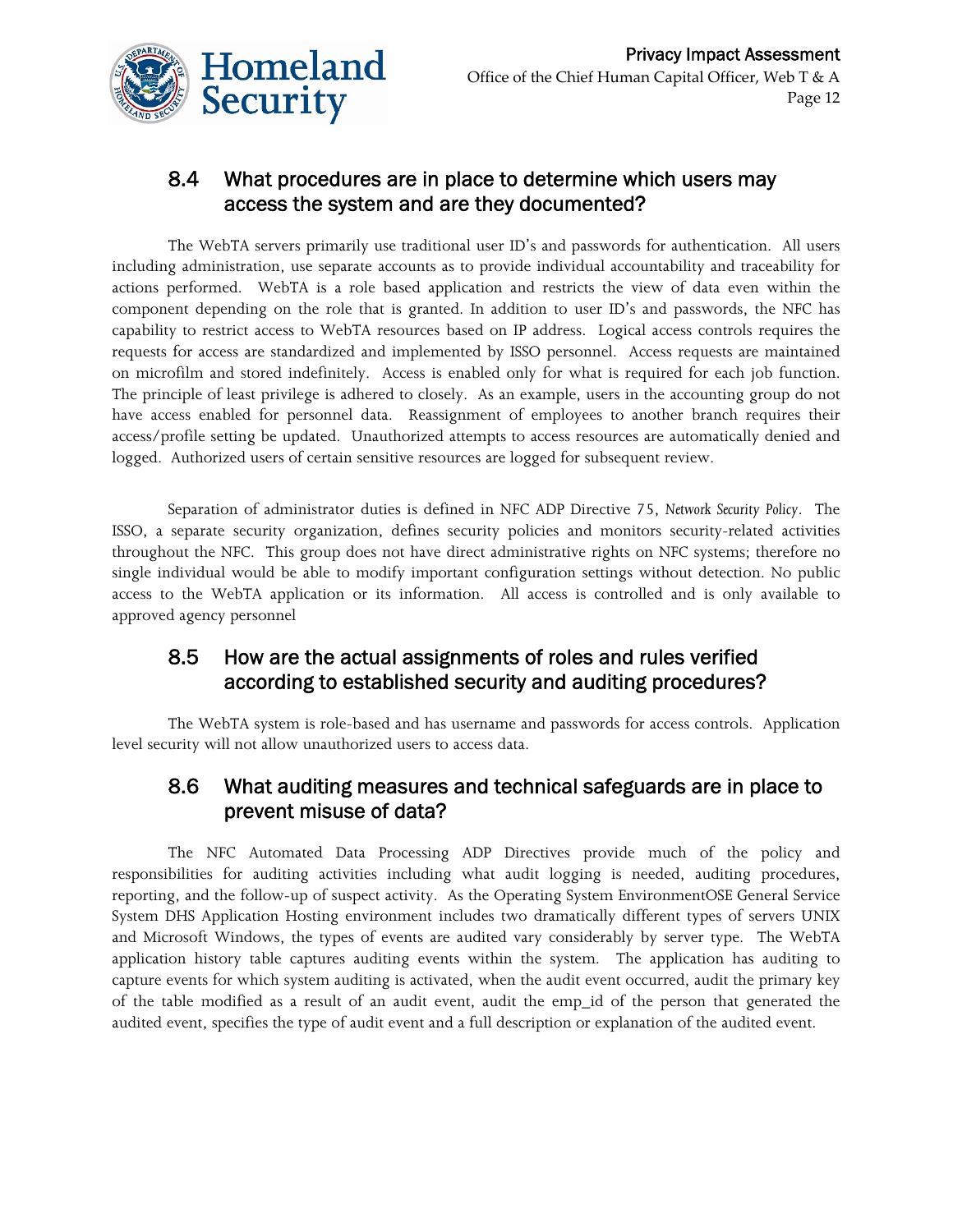

#### 8.7 Describe what privacy training is provided to users either generally or specifically relevant to the functionality of the program or system?

DHS employees, supervisors, and timekeepers receive security and privacy training.

#### 8.8 Is the data secured in accordance with FISMA requirements? If yes, when was Certification & Accreditation last completed?

WebTA Major Application C & A signed on November 13, 2006.

NFC GSS WebTA C & A ATO signed on August 19, 2005.

#### 8.9 Privacy Impact Analysis: Given access and security controls, what privacy risks were identified and describe how they were mitigated.

 WebTA uses established DHS protocols to ensure the risks associated with data misuse and unauthorized access is mitigated. Additionally, OCHCO has ensured that the National Finance Center, as a sharing partner, has met its security and privacy obligations as well. As WebTA incorporates more components into its operations these system security measures will be readjusted and re-verified to ensure data and system security.

## Section 9.0 Technology

#### 9.1 Was the system built from the ground up or purchased and installed?

The WebTA system is a Commercial-off-the-Shelf (COTS) package by Kronos. The vendor will use the COTS package to modernize the time collection process.

#### 9.2 Describe how data integrity, privacy, and security were analyzed as part of the decisions made for your system.

The data housed at NFC is sensitive and critical in nature. None of the data stored on NFC's hardware is classified. Numerous NFC applications store names, Social Security Numbers, addresses, all of which are covered by the Privacy Act of 1974. Some of these applications reside or store private information on OSE servers, but privacy-related decisions about this information is managed by the applications themselves rather than at the GSS level.

Employee responsibilities in terms of data integrity/validation controls are outlined in the Rules of Behavior (RoB). The NFC Directive 67, Protection against Computer Viruses, details the reporting and investigation of incidents involving malicious code on personal computers. Virus detection and eradication software installed on servers and user workstations detects, identifies, and removes software viruses to